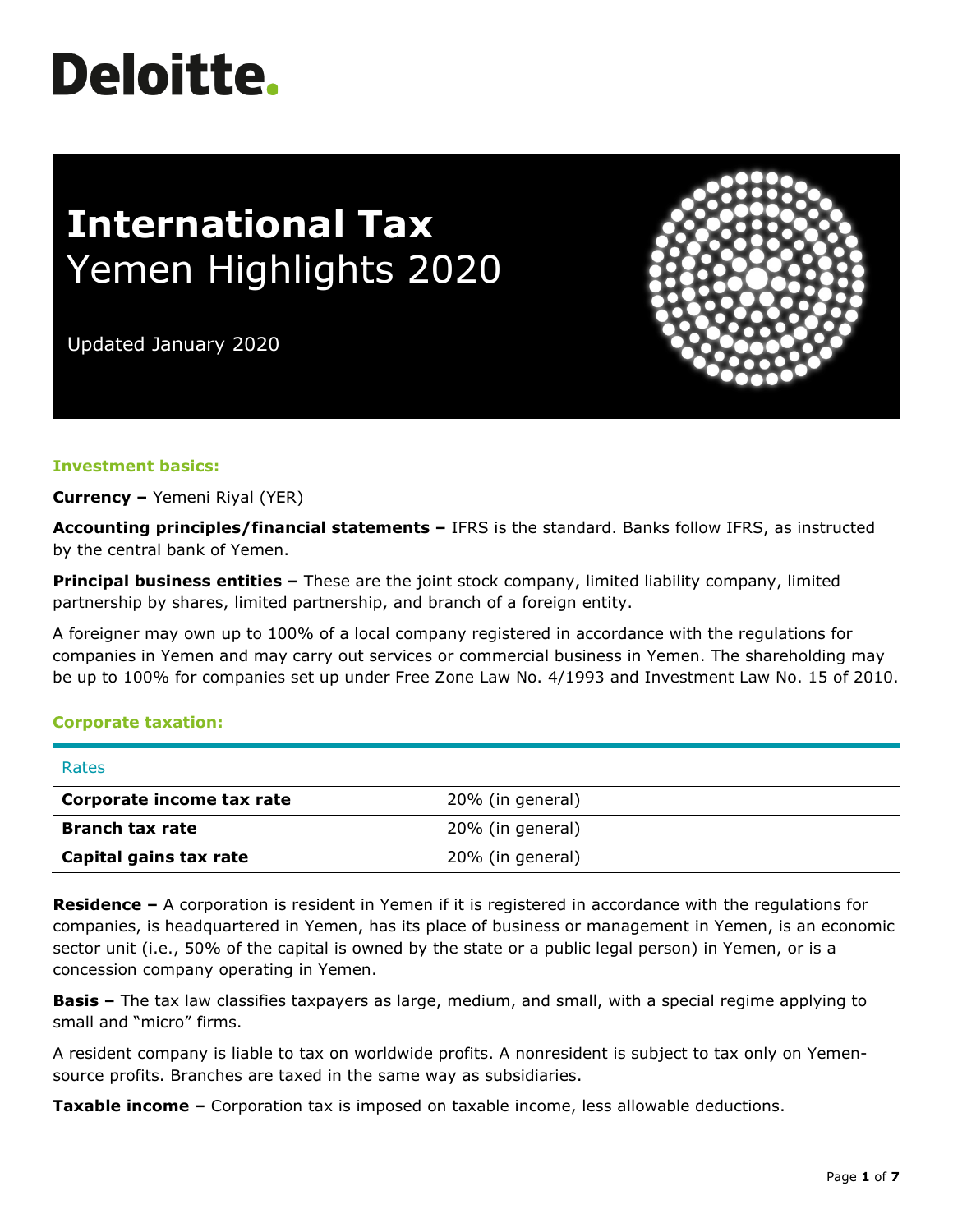**Rate –** The standard corporate tax rate is 20%. A 50% rate applies to mobile phone services providers, and a 35% rate to international telecommunications services providers; oil, gas, and minerals entities; and cigarette manufacturers. Concession companies engaged in the exploration of oil and gas pay a fixed tax, normally 3% on expenditure incurred during the exploration phase, as per a relevant production sharing agreement. The applicable tax rate on investment projects registered under the investment law is 15%.

Small firms (i.e., firms whose annual turnover is more than YER 1.5 million but less than YER 20 million and that have between three and nine employees) are subject to progressive rates ranging from 5% to 20% of the tax base determined as a percentage of turnover, depending on the type of activities.

Micro entities (i.e., entities whose annual turnover is less than YER 1.5 million and that have fewer than three employees) are exempt from tax.

**Surtax –** There is no surtax.

**Alternative minimum tax –** There is no alternative minimum tax.

**Taxation of dividends –** Dividend income received by a legal entity from a public company is exempted from tax, assuming that the public company's income was taxed.

**Capital gains –** Capital gains are taxed as normal business income and are subject to tax at the standard corporate tax rate; for nonresident companies, capital gains on the sale of shares in resident companies and immovable property in Yemen are taxed at 20%.

**Losses** – Loss carryforwards may be used in the five years following the loss if the taxpayer provides a tax declaration certified by a chartered accountant based on proper books and accounts. Restrictions apply if there has been a 100% change in the ownership of the company.

**Foreign tax relief** – A resident may deduct the amount of foreign tax actually paid overseas from the tax payable under the provisions of the income tax law on foreign income that is included in the tax base in Yemen, provided the following conditions are fulfilled:

- The deduction does not exceed the amount of tax payable under the relevant foreign law with respect to the foreign income/gains or the tax payable in Yemen on the income;
- Losses incurred overseas are not deducted from the tax base in Yemen;
- The taxpayer claiming the deduction of foreign tax paid submits evidence to the tax authority to substantiate that the income was subject to foreign tax and the basis of taxation, particularly the amount of foreign tax paid overseas and documents supporting the payment of the tax; and
- There is a tax treaty signed by both countries to eliminate double taxation of income.

**Participation exemption –** There is no participation exemption.

**Holding company regime –** There is no holding company regime.

**Incentives –** The income tax law abolished all incentives and exemptions available under other laws, although exemptions granted under the investment law remain in effect until the exemption period expires. The income tax law provides for accelerated depreciation at a rate of 40% of the cost of assets in the first year of use, in addition to normal depreciation.

Taxpayers that invest more than USD 150 million in a minerals investment project may elect at any time during the first five years of the project to enter into a fixed taxation agreement that would ensure tax stability for the taxpayer for 10 years, starting with the first year of production and sale.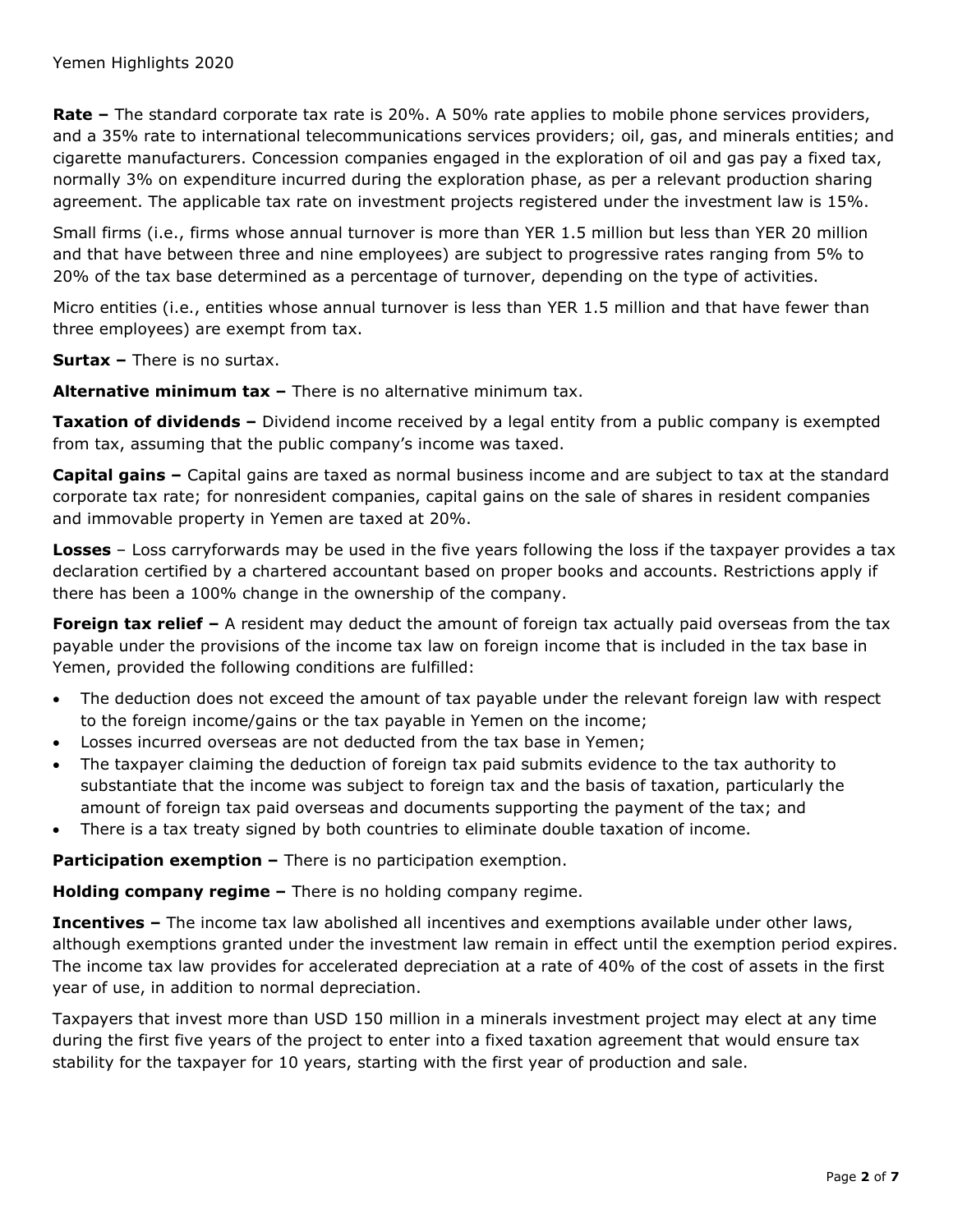#### **Compliance for corporations:**

**Tax year –** The calendar year generally applies, although a taxpayer can select the 12-month period that applies for accounting purposes.

**Consolidated returns –** Consolidated returns are not permitted; each company must file its own return.

**Filing and payment –** A self-assessment system applies, under which a taxpayer must determine its own tax base and calculate the tax due. The taxpayer must pay the amount due based on the return. A tax return must be filed by 30 April or within 120 days after the end of the tax year.

All taxpayers (even if exempt) must submit a tax return.

The tax authority has the right to audit returns and issue an additional assessment. Tax declarations must be certified by a licensed chartered accountant and be accompanied by audited financial statements.

An entity withholding tax at source must remit the amount to the tax authority within 15 days from the date payment is made. There are various incentives for early filings.

**Penaltie**s **–** The penalty for submitting a late return is 2% of the tax payable for each month's delay after the deadline. Where the late-submitted return shows a loss, the penalty is YER 200,000 for medium-sized taxpayers, and ranges from YER 1 million to YER 5 million for large taxpayers. An exempted entity is subject to a penalty for submitting a late return of 2% of the exempted tax for each month's delay, or a fixed amount in the event of a loss. The penalty for evasion is 100% to 150% of the tax evaded. Fines also are imposed for filing an incomplete return, failing to maintain regular accounts, etc.

**Rulings –** The tax authority has issued no recent tax rulings.

| Rates                                              |                                   |                                    |
|----------------------------------------------------|-----------------------------------|------------------------------------|
|                                                    | Annual taxable income<br>(YER)    | Rate                               |
| Individual income tax rate: Resident<br>nationals  | Up to 120,000                     | 0%                                 |
|                                                    | Over 120,000 and up to<br>240,000 | 10%                                |
|                                                    | Over 240,000                      | 15%                                |
| <b>Individual tax rate: Resident</b><br>foreigners |                                   | 20% flat rate                      |
| Individual income tax rate:<br><b>Nonresidents</b> |                                   | 20% flat rate                      |
| Capital gains tax rate                             |                                   | Same as regular income<br>tax rate |

## **Individual taxation:**

**Residence –** Individuals are resident in Yemen for a tax year if they have a permanent place of residence in Yemen, have resided in Yemen for a period of no less than 183 days, or are Yemeni nationals who work abroad and derive income from Yemen.

**Basis** – Resident individuals are taxed on worldwide income; nonresidents are taxed only on income earned from Yemen.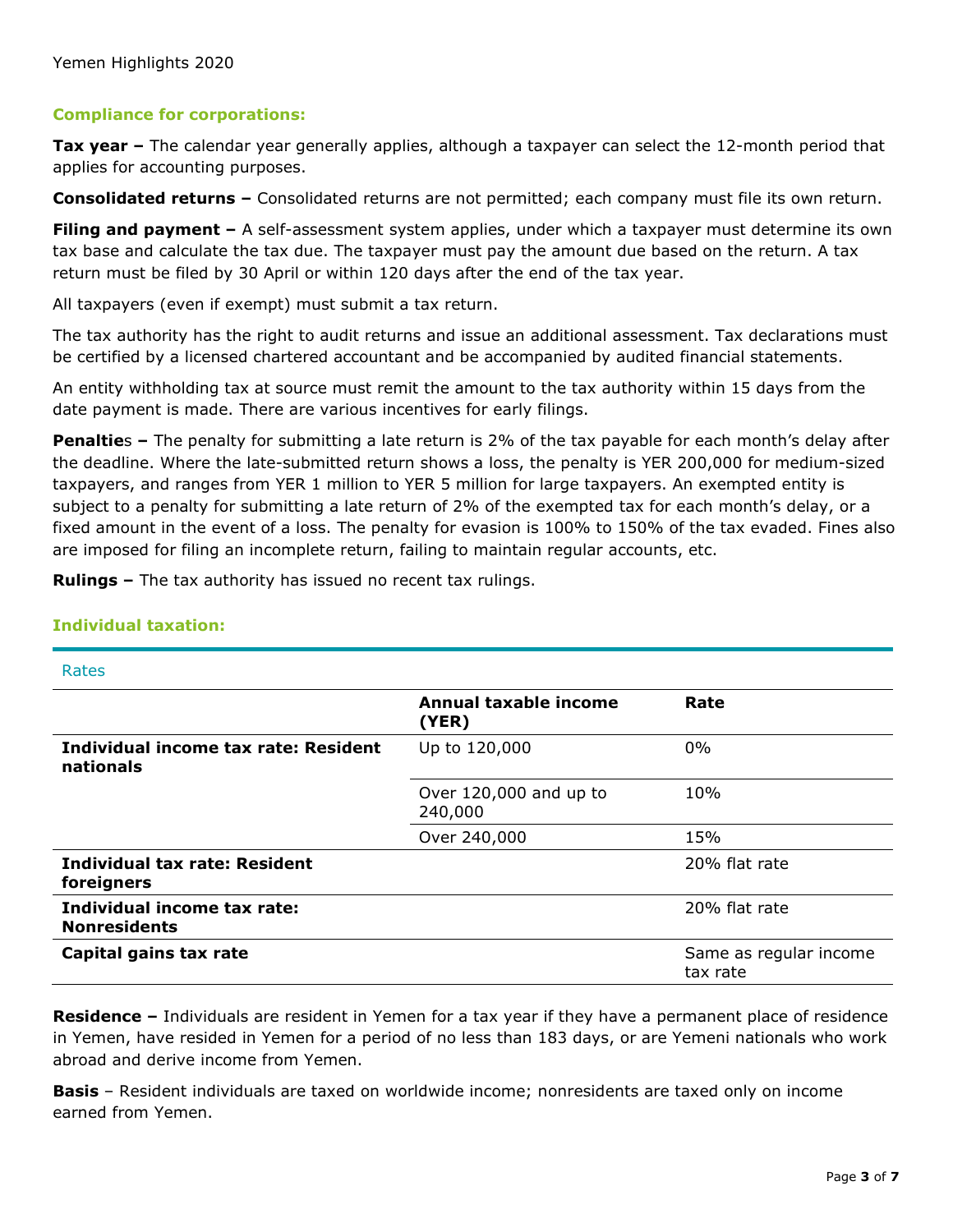**Taxable income –** Resident individuals are taxed on income from employment or commercial or industrial activities and noncommercial activities (i.e., the exercise of a profession) earned in Yemen, as well as foreign-source income. Income subject to salaries and wages tax includes income received by an employee for work performed outside Yemen for a resident employer; income received by a nonresident from a permanent establishment in Yemen; and salaries, rewards, and allowances paid to the chairman, members of the administration board, and managers of capital associations.

Individuals are exempt from tax on income from treasury bills, interest from bank deposits, savings in post offices, and income from shares in public and shareholding companies.

**Rates –** The tax rates are imposed on employees' salaries based on their income bracket at progressive rates of 10% and 15% for resident salaried national individuals. A flat rate of 20% applies to resident foreigner employees and a flat rate of 20% applies to nonresidents.

**Capital gains –** Capital gains of individuals are subject to tax as regular income, including gains that are derived from the sale of an establishment; any of its assets, shares, or quotas; or the assignment or change of its ownership in a way other than inheritance, whether during or at the end of the establishment's activity. The income will be deemed earned through the transfer of the ownership, shares, quotas, establishment, or assets from the owner to another person, or a liquidation or merger of the establishment with another legal person.

**Deductions and allowances –** Deductions and allowances available on monthly salary income include YER 10,000 (monthly exemption limit); 6% of gross salary for an employee's social security contribution; and transportation and representation allowances, up to a maximum of YER 65,000 for both.

**Foreign tax relief** – See "Foreign tax relief" under "Corporate taxation."

## **Compliance for individuals:**

**Tax year –** The tax year is the calendar year.

**Filing status –** Individuals generally do not file returns, as employers file monthly payroll tax returns on behalf of their employees; joint return filing is not available.

**Filing and payment –** The tax return must be submitted to the tax authority within the first 10 days of the following month. The employee is responsible for the payment of tax where income is from a foreign source.

**Penalties –** The penalty for failure to file a tax return is 2% of the tax payable for each month of delay.

**Rulings** – The tax authority has issued no rulings for individuals.

## **Withholding tax:**

| Rates                              |                  |            |         |                     |
|------------------------------------|------------------|------------|---------|---------------------|
| <b>Type of payment</b>             | <b>Residents</b> |            |         | <b>Nonresidents</b> |
|                                    | Company          | Individual | Company | Individual          |
| <b>Dividends</b>                   | $0\%$            | 0%         | 10%     | $0\%$               |
| <b>Interest</b>                    | 0%               | 0%         | 0%/10%  | $0\%$               |
| <b>Royalties</b>                   | $0\%$            | 0%         | 10%     | 10%                 |
| <b>Fees for technical services</b> | 0%               | 0%         | 10%     | 10%                 |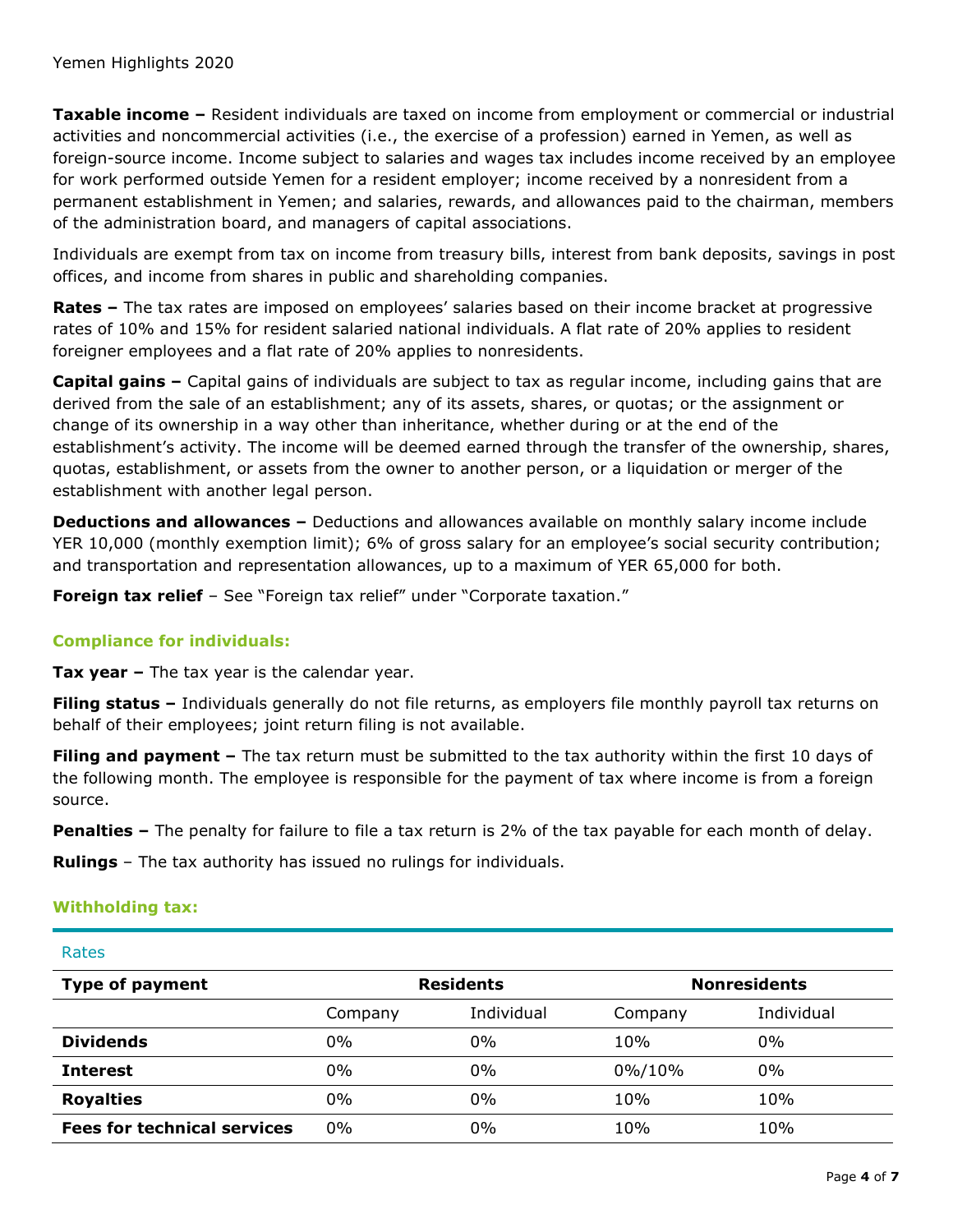**Dividends –** No withholding tax is levied on dividends paid to a resident entity or an individual. Dividends paid to a nonresident entity are taxed at a rate of 10%.

**Interest –** No withholding tax is levied on interest paid to a foreign bank approved by the Yemen central bank; otherwise, the rate on interest paid to a nonresident entity is 10%. No withholding tax is levied on interest paid to a resident entity or an individual.

**Royalties –** A 10% withholding tax applies on payments made to a nonresident in respect of commissions, patents, trademarks, and copyright royalties. No withholding tax is levied on payments to a resident.

**Fees for technical services –** A 10% withholding tax applies on fees paid for the transfer or use of technology/licenses, payments for technical know-how and administrative knowledge, and service fees paid to a nonresident (such payments to a resident are exempt from withholding tax). The 10% rate also applies to payments made to a resident or nonresident in respect of brokerage and commissions. The rate is 4% for fees paid to resident technical and professional services providers.

**Branch remittance tax –** There is no branch remittance tax.

#### **Anti-avoidance rules:**

**Transfer pricing –** The arm's length principle applies; methodologies for establishing the arm's length price have been introduced in executive regulations.

**Interest deduction limitations –** The thin capitalization rules set a general debt-to-equity ratio of 70:30. If interest is paid to an affiliated party, the loan interest amount may not exceed the prevailing international rates or the central bank rate, plus 4%. Interest exceeding these amounts is nondeductible.

**Controlled foreign companies –** There are no controlled foreign company rules.

**Hybrids** – There are no hybrid rules.

**Economic substance requirements** – There are no economic substance requirements.

**Disclosure requirements –** There are no disclosure requirements.

**Exit tax** – There is no exit tax.

**General anti-avoidance rule** – There is no general anti-avoidance rule.

## **General sales tax:**

| Rates                     |                 |
|---------------------------|-----------------|
| <b>Standard rate</b>      | 5%              |
| Rate for certain supplies | 10% (see below) |

**Taxable transactions –** Yemen operates a general sales tax system.

**Rates –** The general rate is 5%, although a 10% rate applies to some telecommunications and mobile communications products or services. Exemptions also are available.

**Registration –** Companies whose annual turnover exceeds YER 50 million or its equivalent are required to register for sales tax purposes. Registration is voluntary where turnover is below this amount.

**Filing and payment** – A registered entity must submit a declaration of its sales taxes for each month, within the first 21 days of the following month.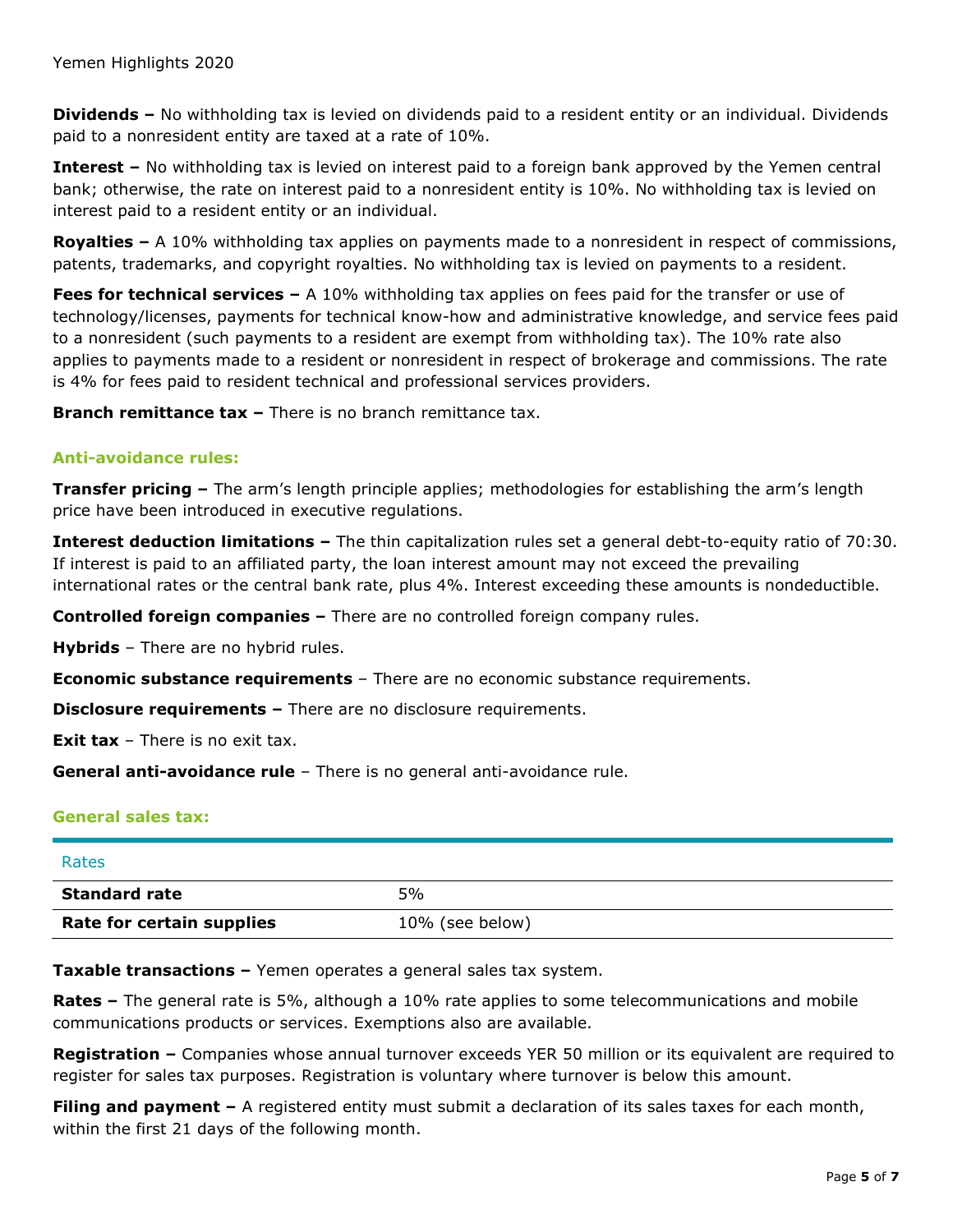#### **Other taxes on corporations and individuals:**

Unless otherwise stated, the taxes in this section apply both to companies and individuals and are imposed at the national level.

**Social security –** The employer must contribute 9% of a national or foreign employee's salary to the General Corporation for Social Security (GCSS); the employee contributes 6%. An employee (whether a national or foreign) must contribute 6% of salary to the GCSS. A foreign employee may withdraw the total contribution paid by the employee and the employer to the GCSS, subject to a deduction of 20% as a service charge. (Changes were made to these rules in 2017, but due to the ongoing political crisis, the GCSS still is collecting the contributions under the old rules.)

**Payroll tax** – The employer is responsible for calculating and deducting payroll tax from its employees' salaries and for remitting it to the government on behalf of the employee.

A company also is required to pay a vocational training fund fee (education fee) equal to 1% of total payroll to the Ministry of Vocation Training.

**Capital duty** – There is no capital duty.

**Real property tax –** An annual tax equivalent to one month's rent is levied on the rental value of real property, and a 1% tax is levied on income from the sale of land, constructed property, and land prepared for construction.

**Transfer tax –** There is no transfer tax.

**Stamp duty –** There is no stamp duty.

**Net wealth/net worth tax –** Muslims are subject to Zakat, which is levied on net wealth as adjusted for Zakat purposes according to the requirements of the Zakat authority, at a rate of 2.5%.

**Inheritance/estate tax –** There is no inheritance or estate tax.

**Other –** Government agencies (ministries, departments, and public and semi-public establishments) are required to withhold 10% from payments made to subcontractors pending receipt of a tax clearance certificate issued by the tax department.

**Tax treaties:** Yemen has a small number of tax treaties in force.

**Tax authorities:** Yemeni Tax Authority

Contact:

Amin Hajar [\(amhajar@deloitte.com\)](mailto:amhajar@deloitte.com)

Mohammed Gyash [\(mgyash@deloitte.com\)](mailto:mgyash@deloitte.com)

Mohammed Saad [\(mosaad@deloitte.com\)](mailto:mosaad@deloitte.com)